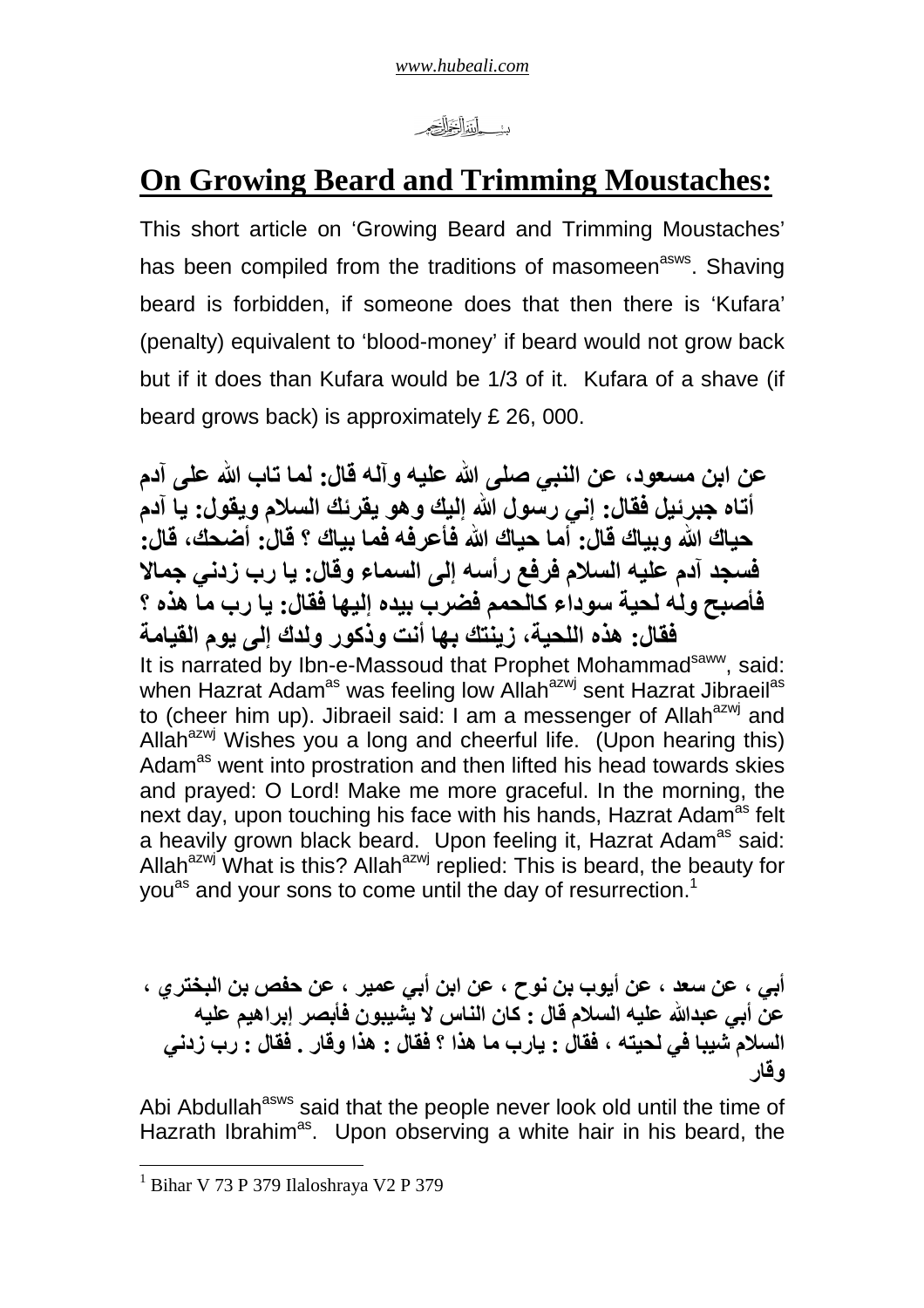first time, Hazrath Ibrahim<sup>as</sup> prayed to Allah<sup>azwj</sup> Oh Allah<sup>azwj</sup>! Please enlighten me about it. Allah<sup>azwj</sup> said it is 'WIQAR' (reverence) for you. Then He<sup>as</sup> said Lord bestow me with more reverence.<sup>2</sup>

## **قال قال رسول صلى عليه وآله حلق اللحية من المثلة ومن مثل فعليه لعنة**

Rasool Allah<sup>saww</sup> said shaving beard is an act of mutilation and one incites Allah $a^{2}$ wj 's curse by shaving his beard.<sup>3</sup>

**عدة من أصحابنا عن سھل بن زياد، عن محمد بن الحسن بن شمون، عن عبد الله بن عبد الرحمن، عن مسمع، عن أبي عبد الله عليه الس(م قال: قضى أمير المؤمنين عليه الس(م في اللحية إذا حلق فلم تنبت دية كاملة فإذا نبتت فثلث دية**

It is narrated from a chain of narrators that Imam Jafar-e-Sadig<sup>asws</sup> quoted on behalf of Amir-ul-moumaneen<sup>asws</sup> that if someone shaves his beard and it does not grow again then there is 'Blood Money' on him but if his beard grows again then he should pay out (elms) one third of the 'Blood Money.<sup>4</sup>

**الحلبي، عن أبي عبد الله عليه الس(م قال: الدية عشرة آ:ف درھم أو ألف دينار، قال جميل: قال أبو عبد الله عليه الس(م: الدية مائة من ا:بل**

Hazrat Abu Abdullah<sup>asws</sup> said: Blood money is ten thousand Dirhams or one thousand Dinars. Jamil said that Abu Abdullah<sup>asws</sup> said the blood money is equivalent to the price of one hundred camels  $5$ 

**فقال رسو لكن ربي أمرني بإعفاء لحيتي و قص شاربي الخبر**

 $\overline{a}$ 

<sup>2</sup> Al-kafi vol 6 pg 494 Ilalushrayi vol 1 pg 104

 $3$  Mustadrak UI Wasail Vol 1 Hadees No 1003

<sup>4</sup> AL-KAFI .V-7.PG-316, FAQI V.4 P.150,TAHZEEB V 10 P.250

 $<sup>5</sup>$  AL-KAFI V-7 P-272. TAHZEEB V-10 P-160</sup>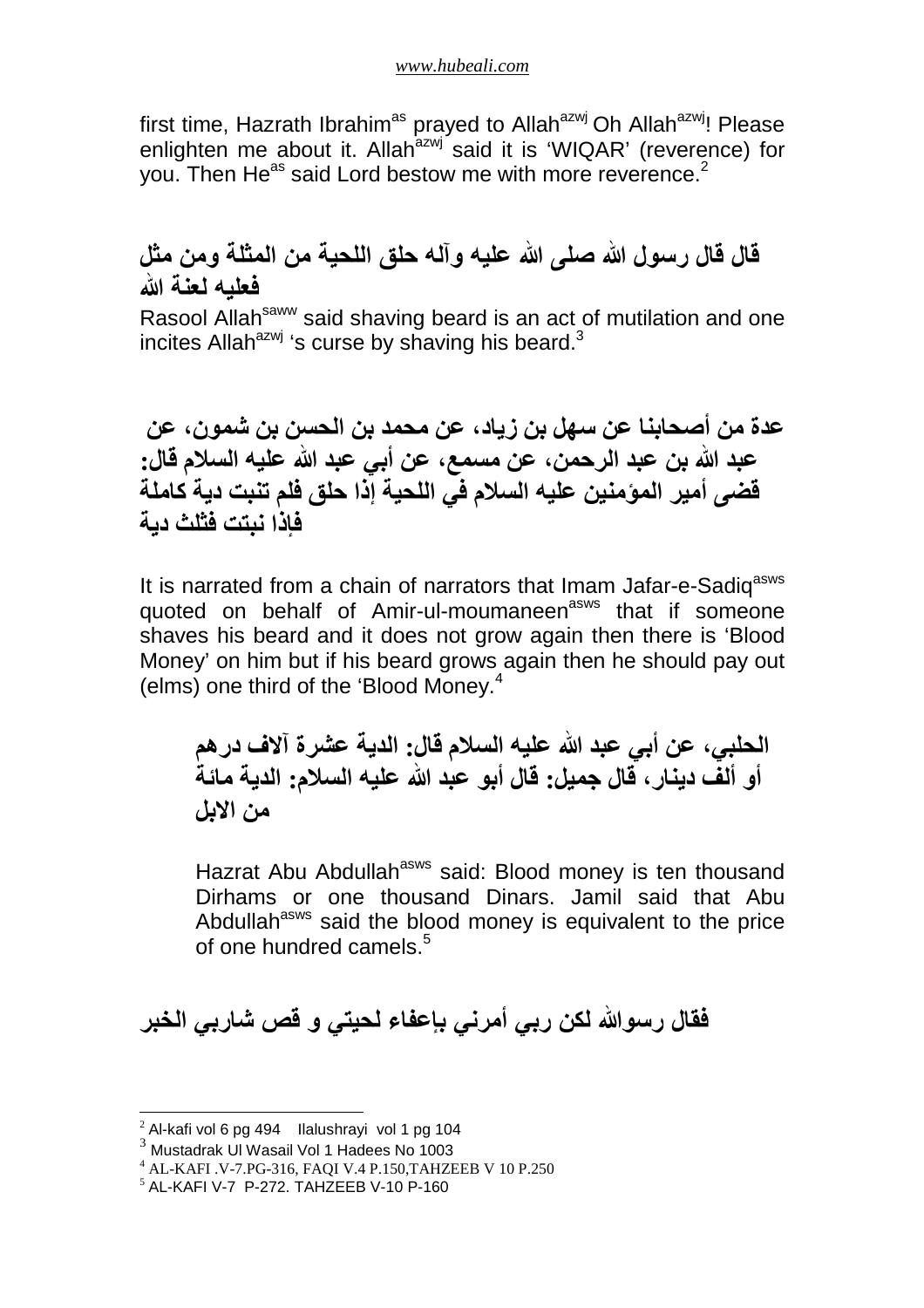Rasool Allah<sup>saww</sup> said that I have been asked by my Lord to grow my beard and cut my moustaches<sup>6</sup>

**قال: قال رسول (صلى عليه وآله): إن المجوس جزوا لحاھم، ووفروا شواربھم وإنا نحن نجز الشوارب، ونعفي اللحى، وھى الفطرة** The Messenger of Allah<sup>saww</sup> said: The Majoosi<sup>7</sup> shave their beards, and grow their moustaches and we trim our Moustaches, and grow our beards.<sup>8</sup>

**رأيت أمير المؤمنين (عليه الس(م) في شرطة الخميس ومعه درة يضرب بھا بياعي الجري والمار ماھي والزمير والطافي، ويقول لھم: " يا بياعي مسوخ بني اسرائيل وجند بني مروان " فقام إليه فرات بن ا:حنف فقال: يا أمير المؤمنين، وما جند بني مروان ؟ فقال له: " أقوام حلقوا اللحي وفتلوا الشوارب**

A companion of Amir-ul-Momaneen<sup>asws</sup> narrates: I saw Ali<sup>asws</sup> accompanied with his officials, on Thursday, he had a lash in his hand and was hitting those with it who were selling 'Haram' fish-The fish with Moustaches and the dead floating fish. Amir-ul-Momaneen<sup>asws</sup> cautioned them: O sellers of deformed Children of Israel and Army of Marawan's son" (Upon listen to this) Furath Bin Al-Hanif asked : Ya Ali<sup>asws</sup> who is the army of Marawan's son! Imam Aliasws replied they are from those who shave their beards and twisted their moustaches.<sup>9</sup>

## **The minimum and maximum length of Beard:**

It is narrated from Imam Jafar-e-Sadig<sup>asws</sup> that close your fingers around your beard and trim down hair which comes out of your palm (width) and in another tradition, Imam<sup>asws</sup> says the part of beard which is longer than the fist-length will be burnt in the hell fire. $^{10}$ 

<sup>&</sup>lt;sup>6</sup> Mustadrak Ul Wasail, Vol 1, Hadees No 1004<br><sup>7</sup> A nation who disobeyed Allah<sup>azwj</sup> and were destroyed by Allah<sup>azwj</sup>'s wrath.

<sup>8</sup> Mustadrak Ul Wasail, Vol 2, Hadees No 1659

<sup>&</sup>lt;sup>9</sup> Usool-e-Kafi (Arabic Version), Vol 1, pp. 346, Hadith No. 3, Wasail-ul-Shia, Vol. 2, pp. 116,

Mustadrak Ul Wasail, Vol. 16, pp. 178.

<sup>10</sup> Tahzib-ul-Islam, pp. 182 (Urdu)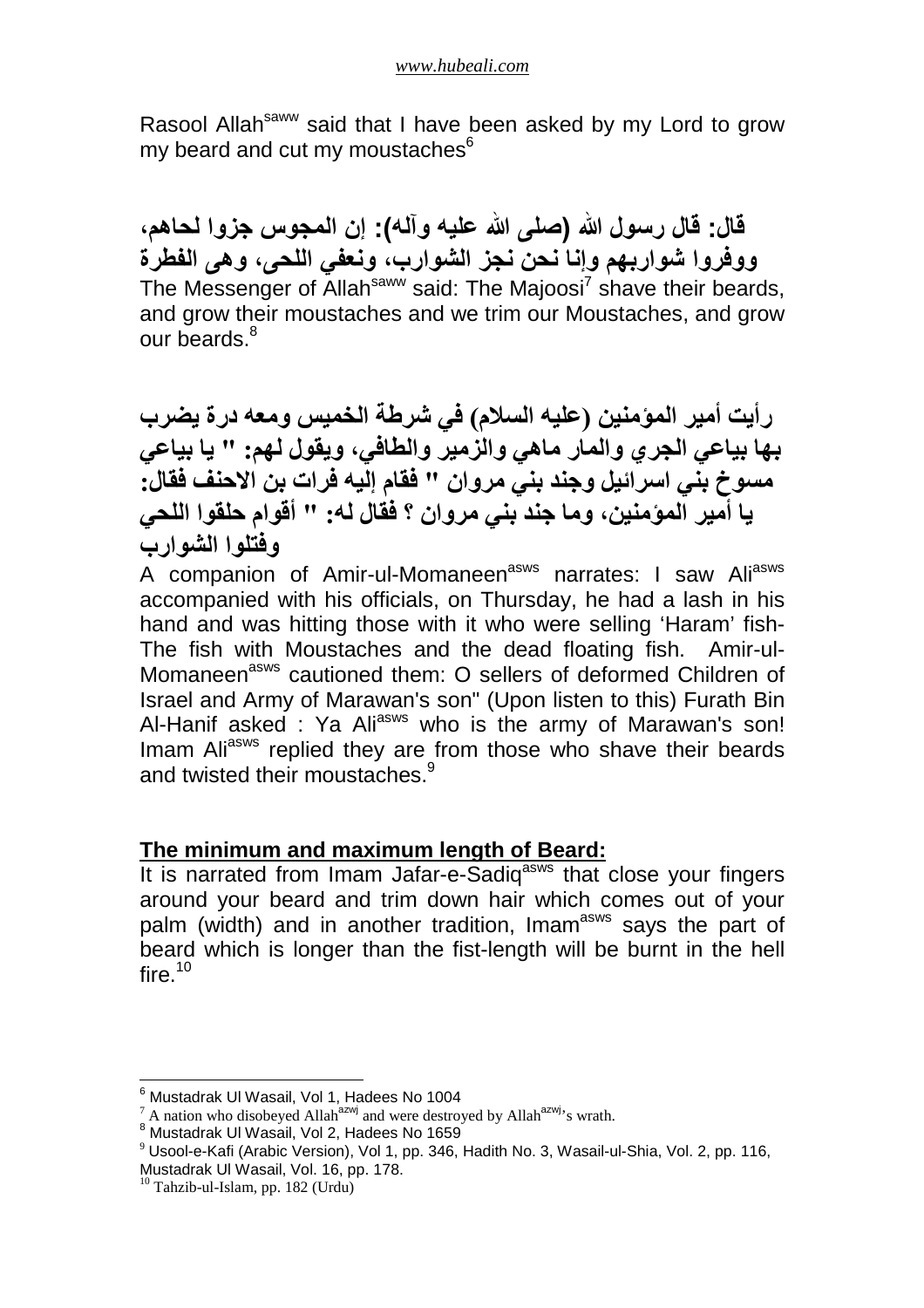#### *www.hubeali.com*

Imam Musa Kazim<sup>asws</sup> replied to a question regarding the triming of beard, as: trim it down some from the sides and some from the front.<sup>11</sup>

.

**وعن علي بن إبراھيم، عن أبيه، عن ابن أبي عمير، عن ھشام بن المثنى، عن سدير الصيرفي قال: رأيت أبا جعفر (عليه الس7م) يأخذ عارضيه ويبطن لحيته** Sudair Al Serafi reports : I having seen Imam Aba Jaafar<sup>asws</sup> used to trim his beard by removing hair from His<sup>asws</sup> cheeks and underneath the chin  $12$ 

محمد بن إدريس في آخر (السرائر **) نق**لا من كتاب (الجامع) لاحمد بن محمد ابن أب*ي* نصر **البزنطي صاحب الرضا (عليه الس7م) قال: وسألته عن الرجل ھل يصلح له أن يأخذ من لحيته**  ؟ قال: أما من عار ضيه فُلا بأس، و أما من مقدمها فلا

Abi Nasr Al Bznti the Sahabi asked from Imam Raza<sup>asws</sup> : Is a man allowed to remove hair from his beard ? Imam<sup>asws</sup> replied: There is no harm if he removes hair from his cheeks but should refrain from shaving the front part.  $13$ 

**عن شمون، بن الحسن نب محمد عن زياد، بن سھل عن أصحابنا من عدة :قال الس(م عليه b عبد أبي عن مسمع، عن الرحمن، عبد بن b عبد كاملة دية تنبت فلم حلق إذا اللحية في الس(م عليه المؤمنين أمير قضى دية فثلث نبتت فإذا**

.

It is narrated from a chain of narrators that Amir-ul-Momaneen<sup>asws</sup> said if someone shaves his beard and it does not grow again then there is 'Blood Money' on him but if his beard grows again then he should pay out (elms) one third of the 'Blood Money<sup>14</sup>

## **'Kufara' (penalty) of Shaving Beard:**

**درھم آ:ف عشرة الدية :قال الس(م عليه b عبد أبي عن الحلبي، مائة الدية :الس(م عليه b عبد أبو قال :جميل قال دينار، ألف أو ا:بل من**

 $\overline{a}$ 

<sup>&</sup>lt;sup>11</sup> Tahzib-ul-Islam, pp. 182 (Urdu)

<sup>12</sup> Wasailulshia V-2 Page 111, Bihar V-46 Page 299

<sup>&</sup>lt;sup>13</sup> Wasailulshia V-2 Page 111 Bihar V-73 Page 113

<sup>14</sup> AL-KAFI .V-7.PG-316, FAQI V.4 P.150,TAHZEEB V 10 P.250